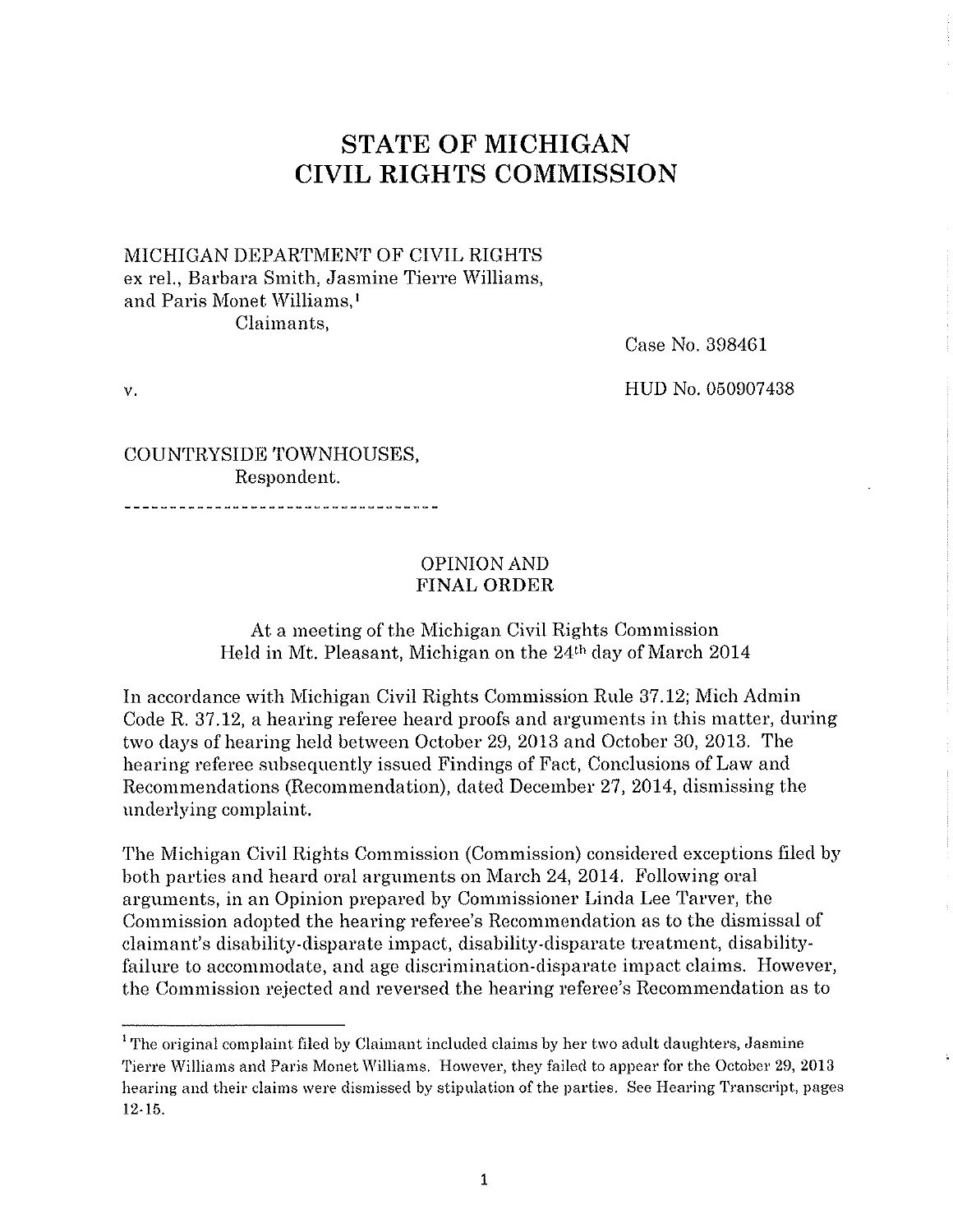the dismissal of claimant's age discrimination-disparate treatment claim. Specifically, the Commission finds that Respondent's "two adults only per unit" occupancy policy violates the Michigan Elliott-Larsen Civil Rights Act (ELCRA) and Title VII of the Civil Rights Act of 1964 by discriminating against Claimant on the basis of her age or the age of persons residing with her. Thus, for the following reasons, the Commission affirms, in part, and reverses, in part, the hearing referee's Recommendation of December 27, 2013:

## Background and Procedural History

The Commission adopts and incorporates by reference the hearing referee's Background and Procedural History, as set forth in the Recommendation, pages 2- 16.

## Statement of Issues Presented

The Commission adopts and incorporates by reference the hearing officer's Statement of Issues Presented, as set forth in the Recommendation, pages 16-17.

## Findings of Fact

The Commission adopts and incorporates by reference the Findings of Fact (Nos. 1- 42), as set forth in the Recommendation, pages 17-18.

## Conclusions of Law

## I. Disability Discrimination

## A. Disability- Disparate Impact

The Commission adopts and incorporates by reference the dismissal of Claimant's disability-disparate impact claim as set forth in tho Recommendation, pages 22-26.

## B. Disability -Disparate Treatment

The Commission adopts and incorporates by reference the dismissal of Claimant's disability-disparate treatment claim as set forth in the Recommendation, pages 27- 28.

## C. Failure to Make Reasonable Accommodations

The Commission adopts and incorporates by reference the dismissal of Claimant's disability-failure to make a reasonable accommodation claim as set forth in the Recommendation, pages 29-34.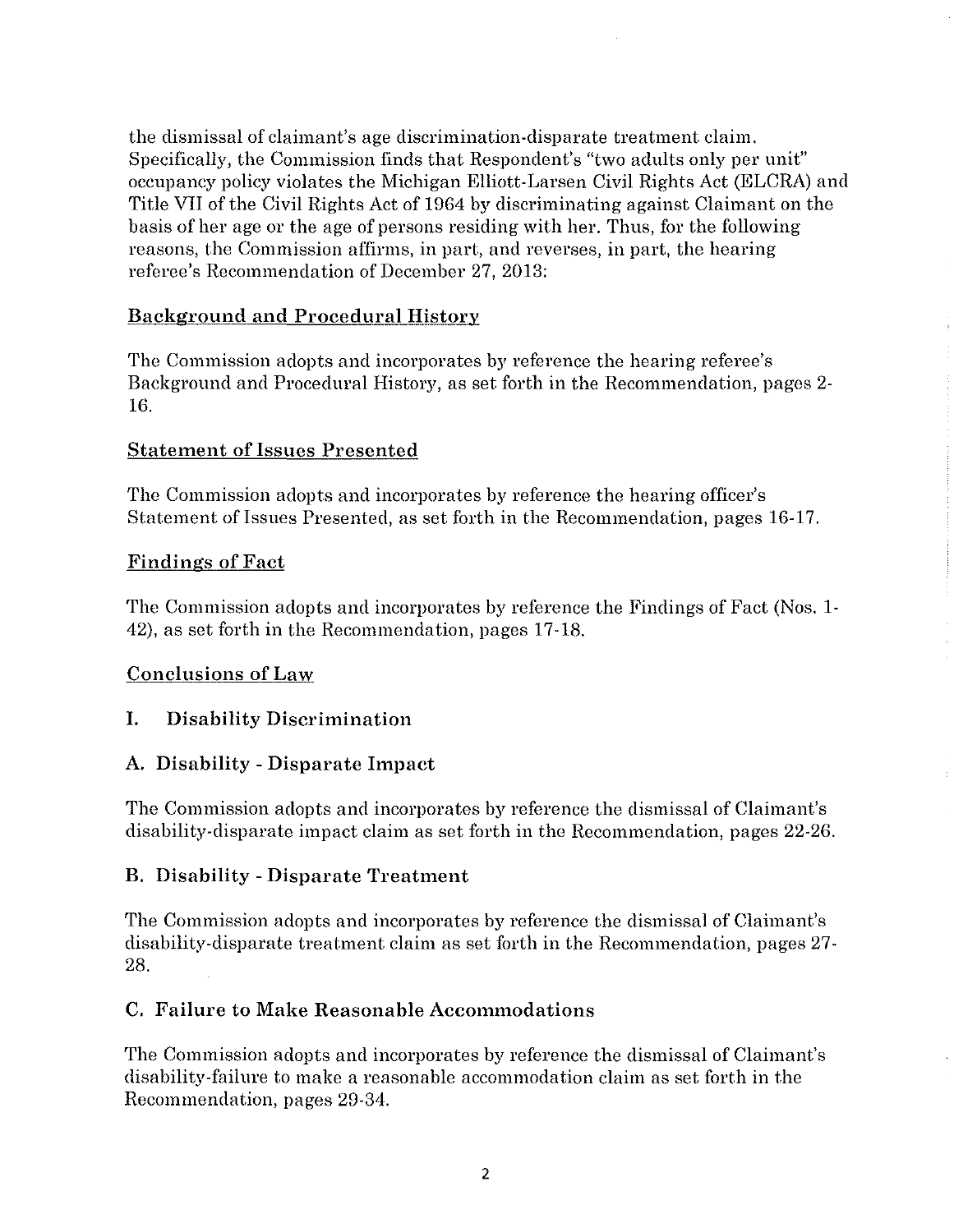## II. Age Discrimination

# A. Age Discrimination -Disparate Impact

The Commission adopts and incorporates by reference the dismissal of Claimant's age discrimination-disparate impact claim as set forth in the Recommendation, pages 38-40.

## B. Age Discrimination -Disparate Treatment

The Commission expressly rejects and reverses the hearing referee's dismissal of claimant's age discrimination-disparate treatment claim as set forth in the Recommendation, pages 36-38. In support of its ruling the Commission states as follows:

The ELCRA provides that

A person engaging in a real estate transaction, or a real estate broker or salesman, shall not on the basis of religion, race, color, national origin, age, sex, familial status, or marital status of a person or a person residing with that person:

(a) Refuse *to* engage in a real estate transaction with a person.

(b) Discriminate against a person in the terms, conditions, or privileges of a real estate transaction or in the furnishing of facilities or services in connection with a real estate transaction. MCL 37.2502. (Emphasis added)

Here, Respondent has a maximum occupancy policy of two adults per unit, regardless of how many bedrooms are in, or the square footage of the unit.

In dismissing Claimant's age discrimination-disparate treatment claim, the hearing officer found that

[l]eaving aside immaterial issues involving familial status, multi-generation families, and the special nature of families with minor children, the MDCR cannot establish its prima facie case because Claimant was not treated differently than any other adult on the basis of her age. Whether she was older or younger, her application still would have been denied as the occupancy policy applies equally to all adults, regardless of their age. (R 37- 38)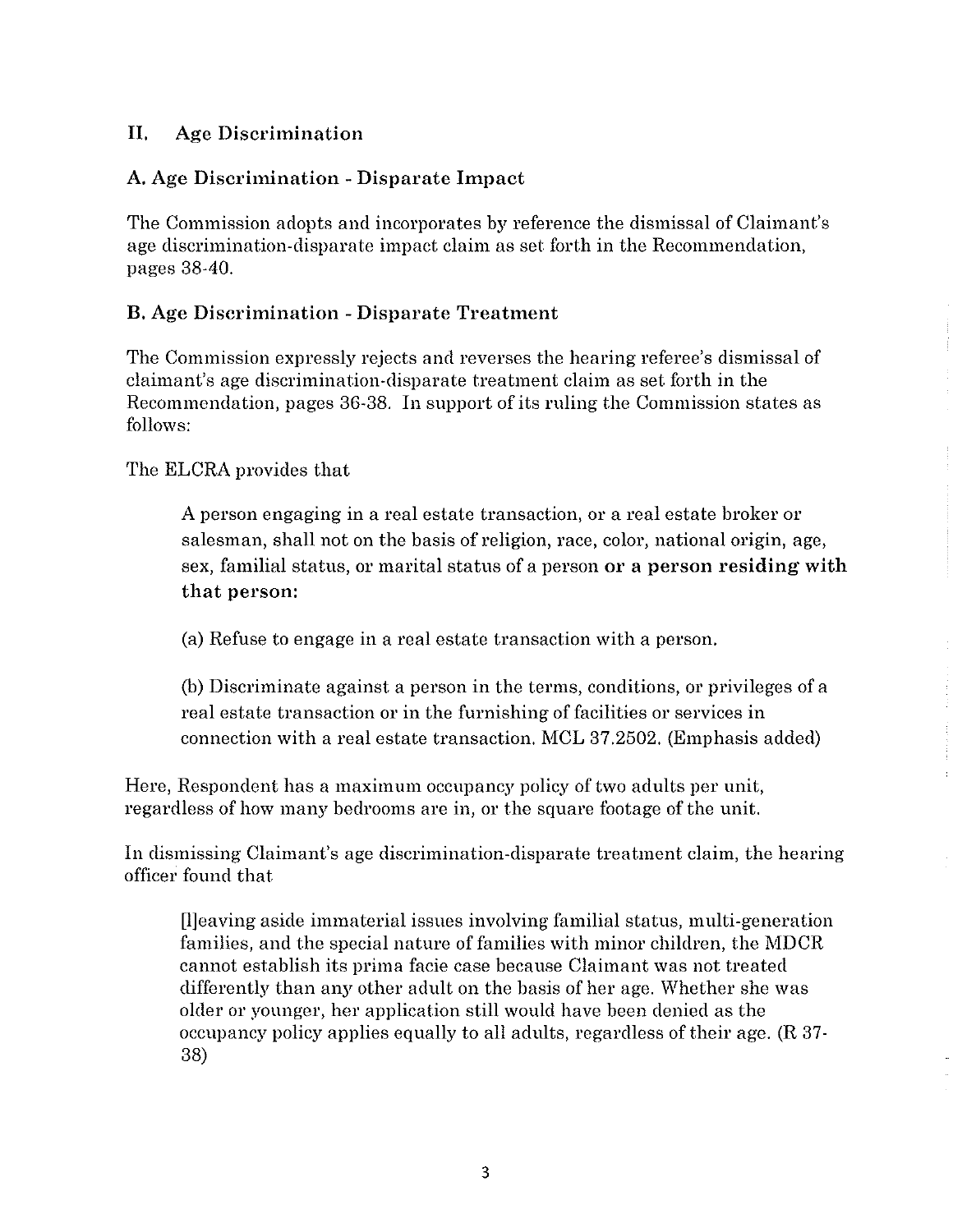Applying a shifting burden analysis under *McDonnell Douglas Corp v Green*, 411 US 792: 93 S Ct 1817; L Ed2d 668 (1973), the hearing referee concluded that claimant had failed to establish a prima facie case of discrimination based on age, by inference or through direct evidence.

The ELCRA is a remedial statute, intended to provide a remedy for many types of discrimination. Courts have a policy of construing remedial legislation broadly. *Dep't of Civil Rights ex rel Parhs v General Motors Cmp,* 412 Mich. 610, 650; 317 NW2d 16 (1982). See *In re School Dist. No. 6,* 284 Mich. 132, 144; 278 NW 792 (1938). See also *White v Motor Wheel Corp,* 64 Mich App 225, 230-231; 236 NW2d 709 (1975).

The issue before the Commission is one of first impression under Michigan jurisprudence. While the Michigan Supreme Court, in *Dep't of Civil Rights v Beznos Cmp,* 421 Mich 110; 365 NW 2d 82 (1984), has addressed issues related to the differential treatment of children who reside with a parent or guardian in a rental setting, there is no similar case law addressing the differential treatment of adults residing with a parent in the same context.

In *Dep't of Civil Rights v Beznos Corp,* 421 Mich 110; 365 NW2d 82 (1984), the court found that the age discrimination provisions of the ELCRA did not pertain to the differential treatment of children who reside with their parents in apartment complexes. Id. at 121-22. The court held that a landlord's practice of restricting families with children to certain designated buildings within an apartment complex was permissible. The court further held that the ELCRA does not "require identical treatment of children and adults in every situation" and that differential treatment of minors might be permissible where such treatment is reasonably necessitated by the "special nature and characteristics" of children. Id. at 121.

The court in *Beznos, supra,* noted that the age discrimination provisions of the ELCRA are supposed to be interpreted through "practical rational reasoning" and that "such reasoning recognizes that children and adults are not the same for all purposes and that what might otherwise be unlawful age discrimination is permitted by law where it represents a reasonable method of accommodating other common law, statutory, or constitutional duties with the rights of families with children to nondiscriminatory treatment in access to rental housing." *Icl.* at 421.

The role of the Commission in deciding this issue is not to make law, but rather, is to apply the existing statute as written. In the instant case, the hearing referee ruled that Respondent's two adults per unit occupancy policy is not facially discriminatory based on age. We disagree. It is clear that Respondent's occupancy policy denies rental applications based on the age of persons residing with that applicant, in this case Claimant's two adult daughters. The Commission finds that such an occupancy policy is discriminatory on its face and constitutes direct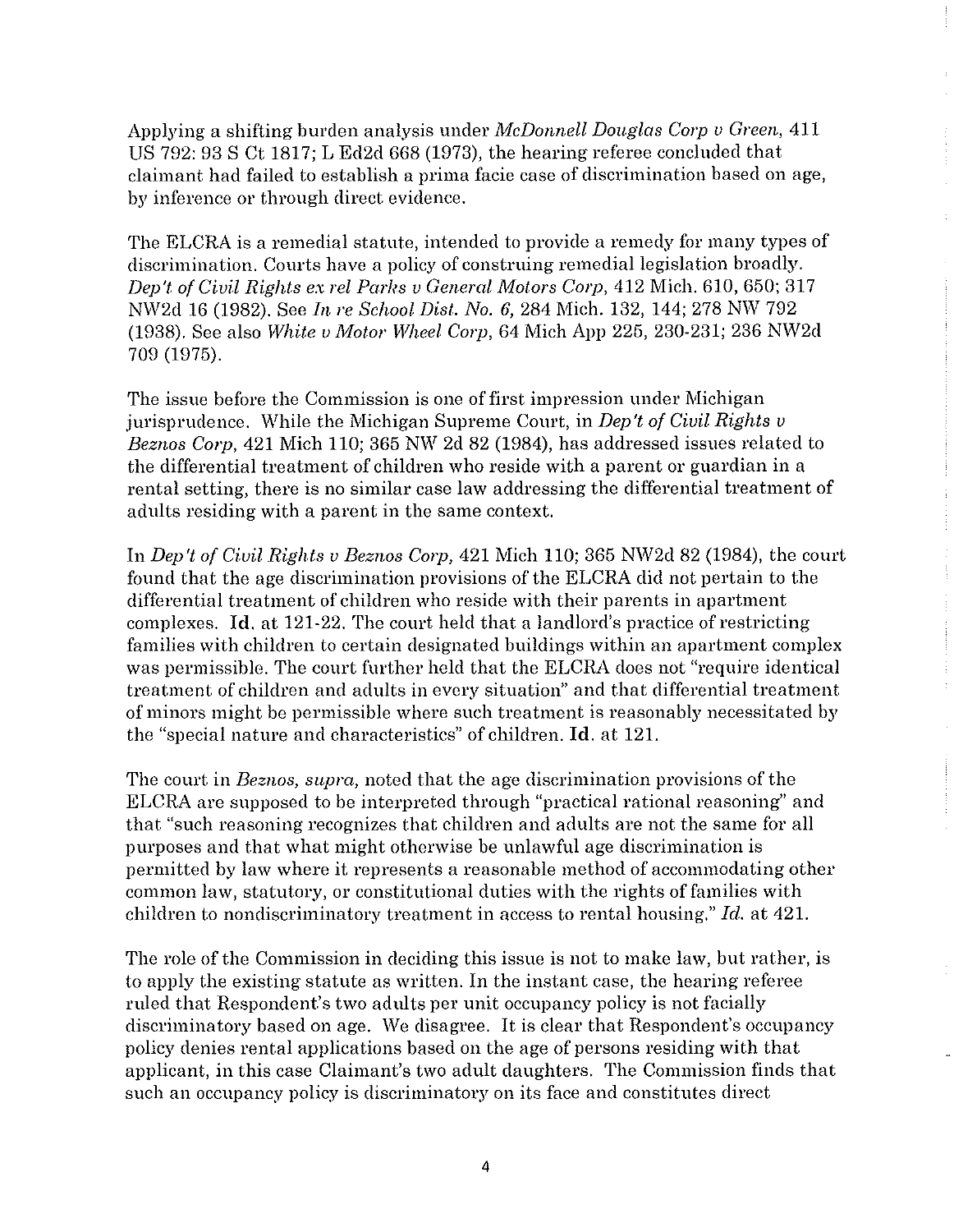evidence of age discrimination. The mere fact that this occupancy policy applies to all adults equally does not negate the fact that it discriminates on the basis of age. The same would be true of a policy which discriminates against women, for example. The fact that it discriminates against all women equally does not render the underlying policy non-discriminatory.

Assuming for the sake of argument that the Commission found that Respondent's adult occupancy policy was not discriminatory on its face, but merely established an inference of age discrimination, the Commission finds that Respondent has failed to articulate a legitimate non-discriminatory reason for its occupancy policy, under a *McDonnell Douglas* shifting burden analysis.

Respondent provides the following justifications for its two adults per unit occupancy policy: parking issues, residential tranquility and stability, and to lessen damage to rental units. As for the parking issue, the Commission finds that this situation could be addressed by simply limiting the number of parking spaces per unit to two. Additionally, the issue does not typically arise with adulthood (age 18 or over) but rather when a resident attains the driving age of sixteen. As such, Respondent's adult occupancy policy would appear to be umelated to any special characteristics of adulthood. Thus, the Commission finds that this policy does not address any legitimate concerns related to parking.

As for residential tranquility and stability, the Commission finds the Respondent failed to present any evidence which would suggest that these behaviors are natural characteristics of adults or adulthood. In fact, the Michigan Supreme Court in *Beznos, supra,* found that the unique characteristics of children (presumably their tendency to be nosier and to disturb the tranquility of apartment living) permits landlords to treat them differently from adults (i.e. persons over the age of 18). Implicit in the court's decision is that similar restrictions placed on adults, in terms of limiting them to certain apartments within the complex, would be impermissible age discrimination. Moreover, Respondent's grandfather clause waives it two adult per unit occupancy policy and, thus, contradicts their 'tranquility and stability' argument."

Finally, in reference to the issue of wear and tear to a rental unit, the Commission finds there are already rental practices in place to address this issue. Typically, this issue is addressed on the front side (through the rental agreement) by adjustments to the rental rate, for instance where an applicant may have a pet or other situation which might add to the wear and tear of a unit. On the back side, this issue is addressed by the withholding of the rental security deposit. Therefore, the Commission finds that wear and tear concerns need not be based on the age of the occupants of a rental unit.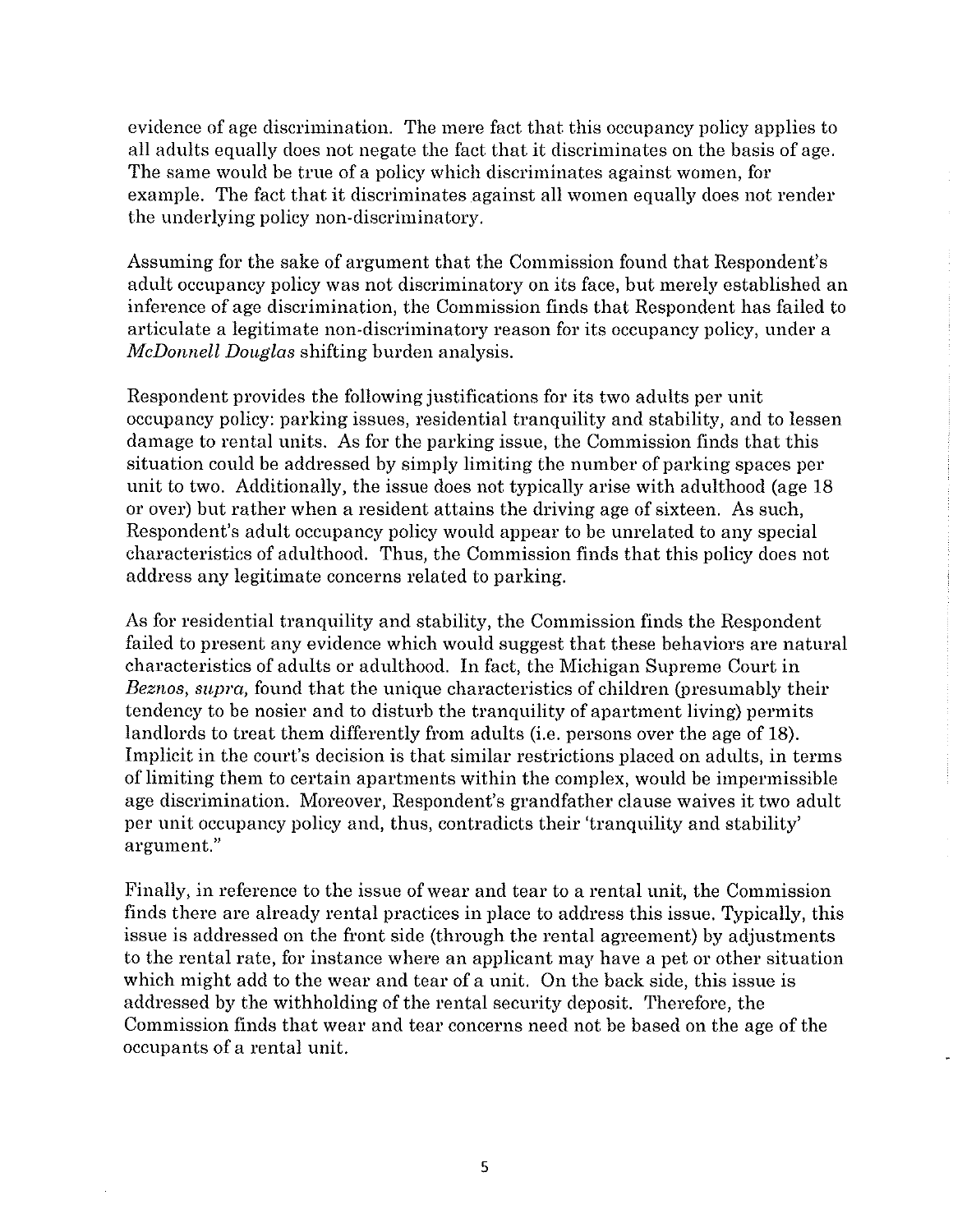This ruling by the Commission is not intended to suggest that apartment complexes can never adopt occupancy standards. However, those occupancy policies should not be based on age or any other protected category. For instance, it may be permissible for an apartment complex to limit occupancy based on the number of persons per bedroom or the square footage of the unit or sleeping areas.

Absent a lack of specific characteristics, both adults and children enjoy protection against age discrimination in rental agreements. In *Cheeseman u American Mnlti-Cinema, Inc,108* Mich App428; 310 NW2d 408 (1981), the court found that children could be treated differently from adults where there is a justification for doing so. Id at 441.

In the instant case, we are dealing with the differential treatment of adults, not the differential treatment of children and adults. This fact is made clear when you consider that Respondent has a grandfather clause that waives its "two adults only per unit" occupancy policy for residents who were already in the complex before the policy took effect. In other words, but for the timing of their respective rental applications, one family, with adult children, might be granted occupancy while another identical family would not. The Commission finds there is simply no justification for such a distinction under the law, and that similarly situated adults must be treated equally in rental transactions regardless of age.

## Damages **and** Remedies

## A. Economic Damages

The Commission adopts by reference the denial of economic damages to Claimant in the amount of \$15,720 as set forth in the Recommendation, page 43.

## **B.** Noneconomic Damages

The Commission expressly rejects and reverses the hearing officer's denial of noneconomic damages in this case as set forth in the Recommendation, page 43. Additionally, the Commission rejects and reverses the hearing officer's alternative noneconomic award to Claimant in the amount of \$65,000.

As set forth above, the Commission finds Respondent's two adults per unit occupancy policy in violation of the ELCRA and as such, finds that Claimant is entitled to noneconomic damages for mental and emotional distress. Based on the administrative record, it is clear that Claimant experienced distress, anger, and frustration due to Respondent's occupancy policy (Tr 36, 94, 95 and 96). In view of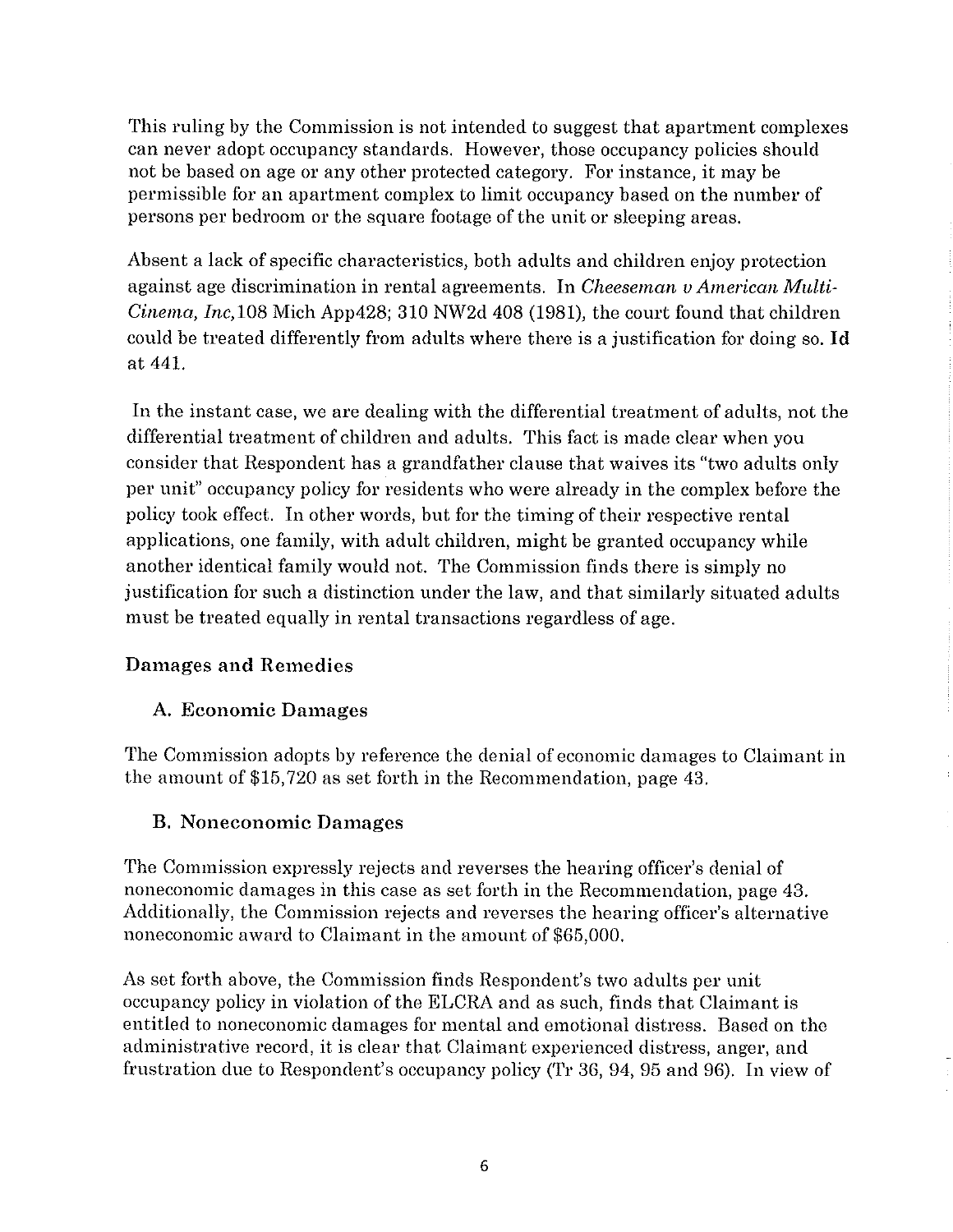this fact, the Commission finds that Claimant is entitled nominal damages for mental and emotional distress in the amount of \$5,000.

#### **CONCLUSIONS OF LAW**

The Commission finds that Respondent's "two adults only per unit" occupancy policy violates the ELCRA and Title VII of the Civil Rights Act of 1964, and that Claimant is entitled to a nominal award of damages for mental and emotional distress in the amount of \$5,000.

#### **IT IS HEREBY ORDERED that:**

- A. Respondent shall cease and desist from enforcing its "two adults only per unit" occupancy policy at any of its housing complexes, including CountrySide Townhouses Complex.
- B. Respondent shall remove its "two adults only per unit" age restrictive occupancy policy from all television, radio, billboards, websites, leaflets, advertisements, leases and employee training materials.
- C. Respondent, its owners, officials, officers, agents, employees, and all persons in active concert or participation with respondent in the performance of real estate transactions, will cease and desist from any ongoing act or practice that discriminates against any applicant on the basis of age in violation of Article 5 of the Elliott-Larsen Civil Rights Act, MCL 37.2502.
- D. Respondent shall place in any and all advertisements the phrase "Equal Housing Opportunity." Respondent shall also publicly display the HUD "Equal Housing Opportunity" poster and the Michigan Department of Civil Rights poster in its place of business.
- E. Respondent shall include the following phrase in the standard rental application and any lease used by CountrySide Townhouses in bold print equal to the text of the document:

We are an equal housing opportunity provider. We do not discriminate on the basis of race, color, sex, national origin, religion, disability, familial status (having children under age 18), marital status or age.